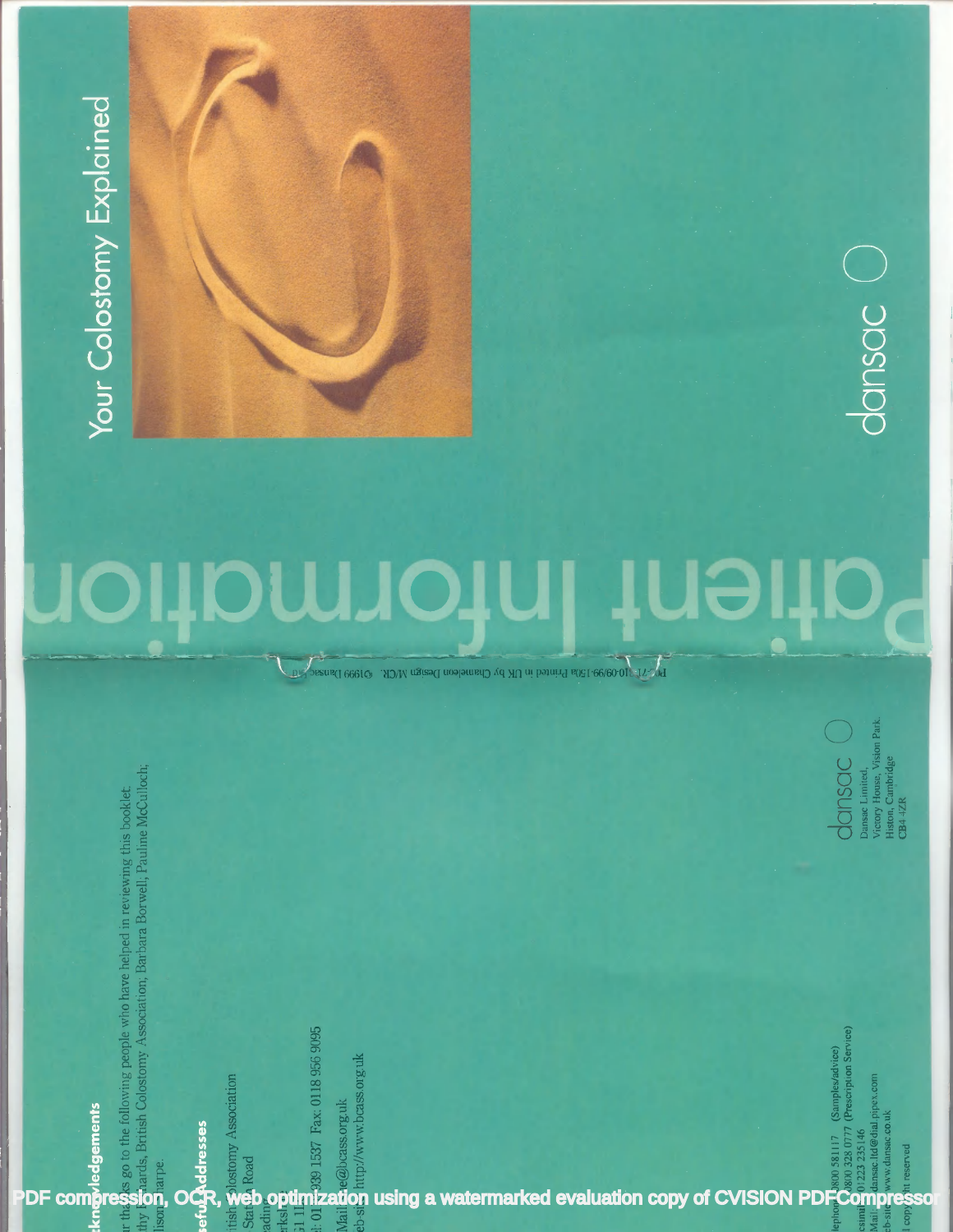



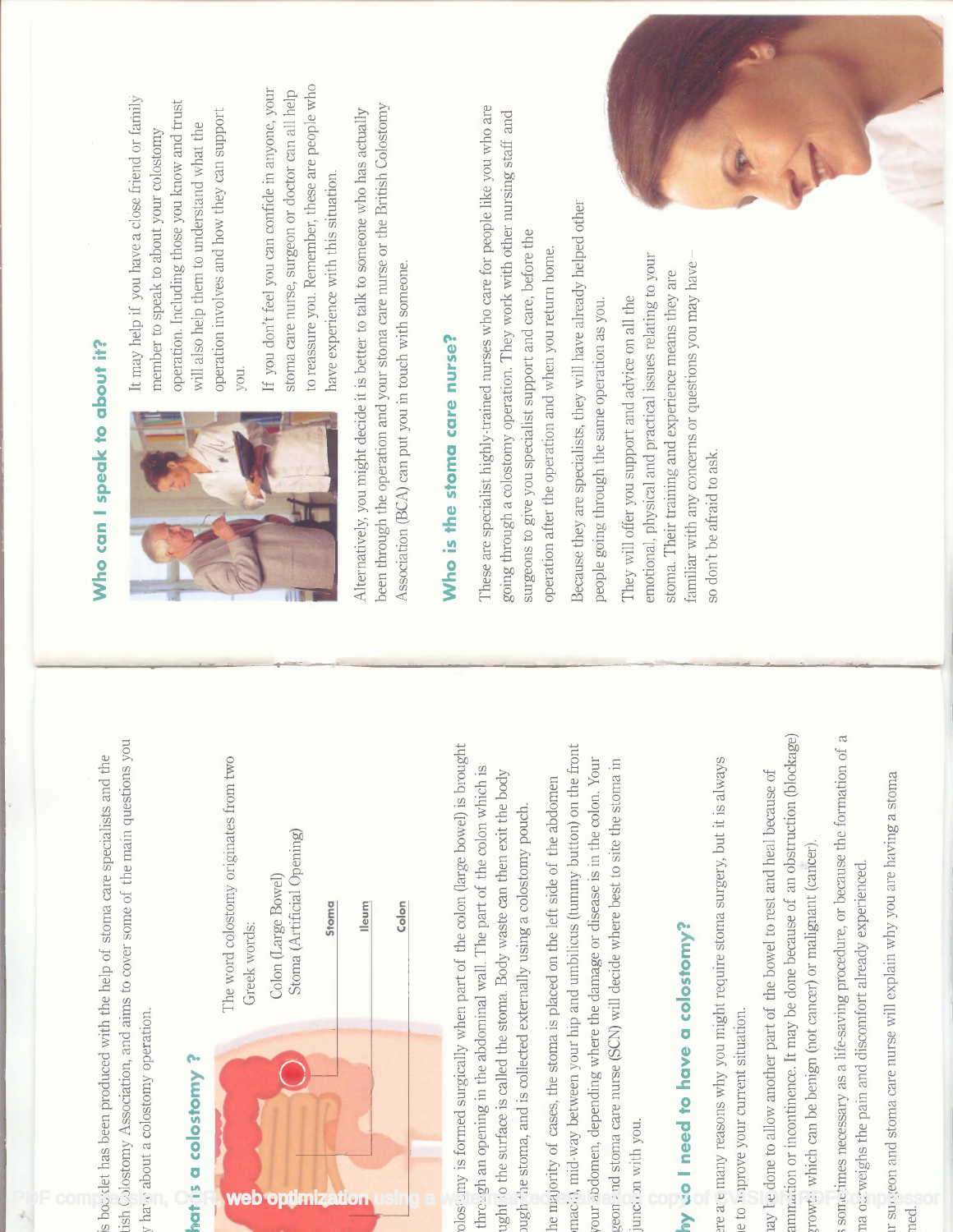

# How does this differ with a colostomy?